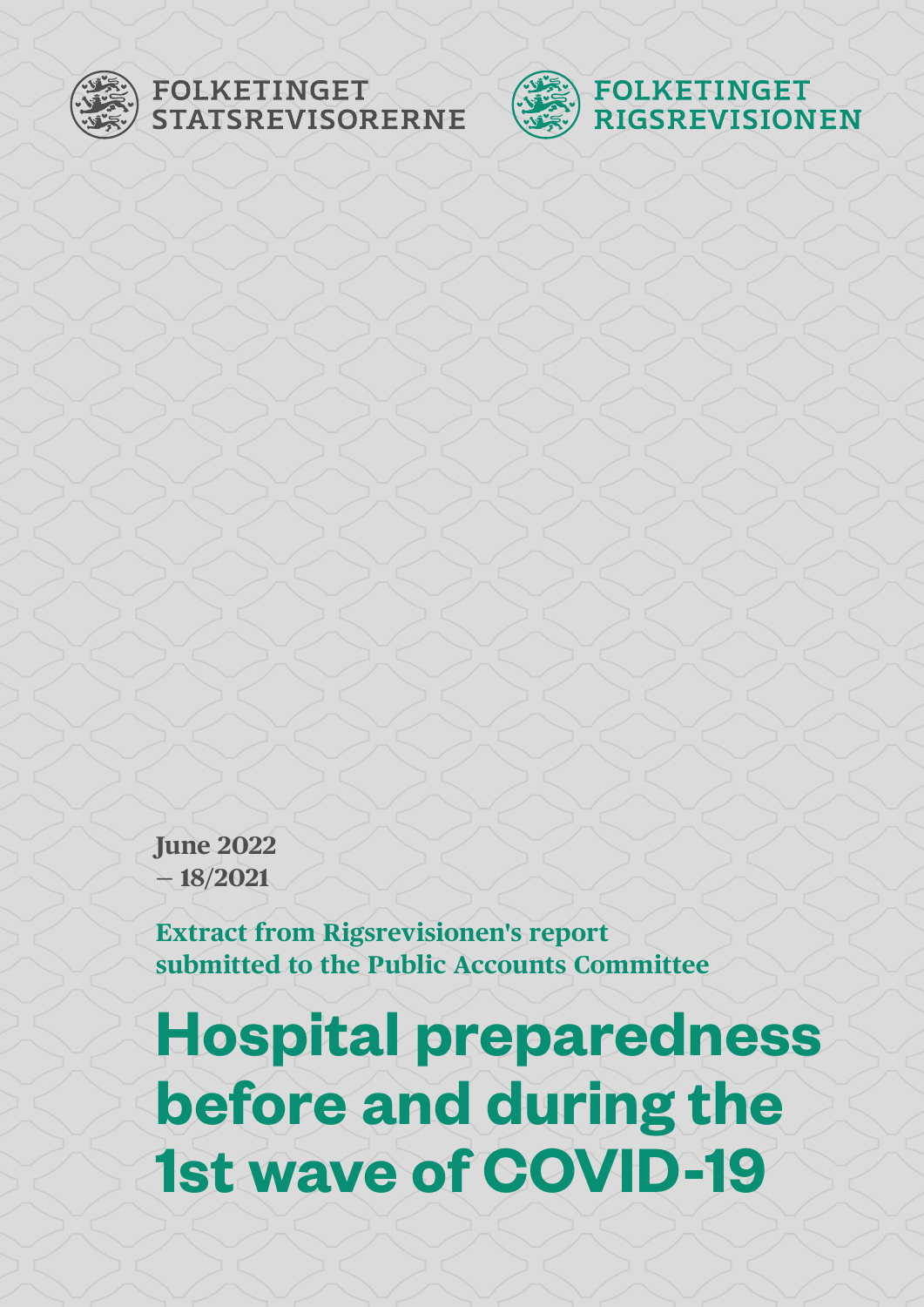## 1. Introduction and conclusion

### **1.1. Purpose and conclusion**

1. This report concerns the Danish hospital preparedness before and during the first wave of the COVID-19 pandemic. COVID-19 placed health services around the world under pressure, and also the Danish public health sector felt the pressure when the pandemic hit the country early in March 2020.

The outbreak of COVID-19 required extensive changes to the public health system, with the hospitals playing an essential role in caring for patients admitted to the hospitals. Staff at all levels and with different professional backgrounds made an extraordinary effort, over a long period, to handle the challenges of the pandemic in the best possible manner.

2. When a crisis occurs, an effective response must be mounted immediately. The purpose of preparedness is to ensure that all those involved in responding to the crisis at hand are well equipped to do so. In Denmark, preparedness is based on the principle of sectoral responsibility, which means that each minister is responsible for preparedness in his or her remit. It follows that the minister of health is responsible for health sector preparedness, including hospital preparedness.

The purpose of hospital preparedness is to ensure that the hospitals, in the event of a major accident or a pandemic, will be able to care for an extraordinarily high number of sick and injured people. Hospital preparedness is essential for the hospitals' ability to cope with extraordinary events and at the same time limit the health-related and economic consequences of such events.

3. The health-related consequences of COVID-19 have been significant. Therefore, we find it relevant to examine how well the Ministry of Health and the regions were prepared to handle a pandemic, and whether three selected regions were able to reorganize hospital services to cope with the extraordinary situation, when COVID-19 broke out. The study is not addressing the economic consequences of the handling of the pandemic. Rigsrevisionen initiated the study in May 2021.

In this report, the first wave of the COVID-19 pandemic refers to the period from 1 January 2020 to 1 August 2020.

#### **Pandemic**

WHO defines a pandemic as the worldwide spread of a disease.

### **Health sector preparedness**

This encompasses the entire health sector, including hospitals, pre-hospital efforts, medicine and primary health care.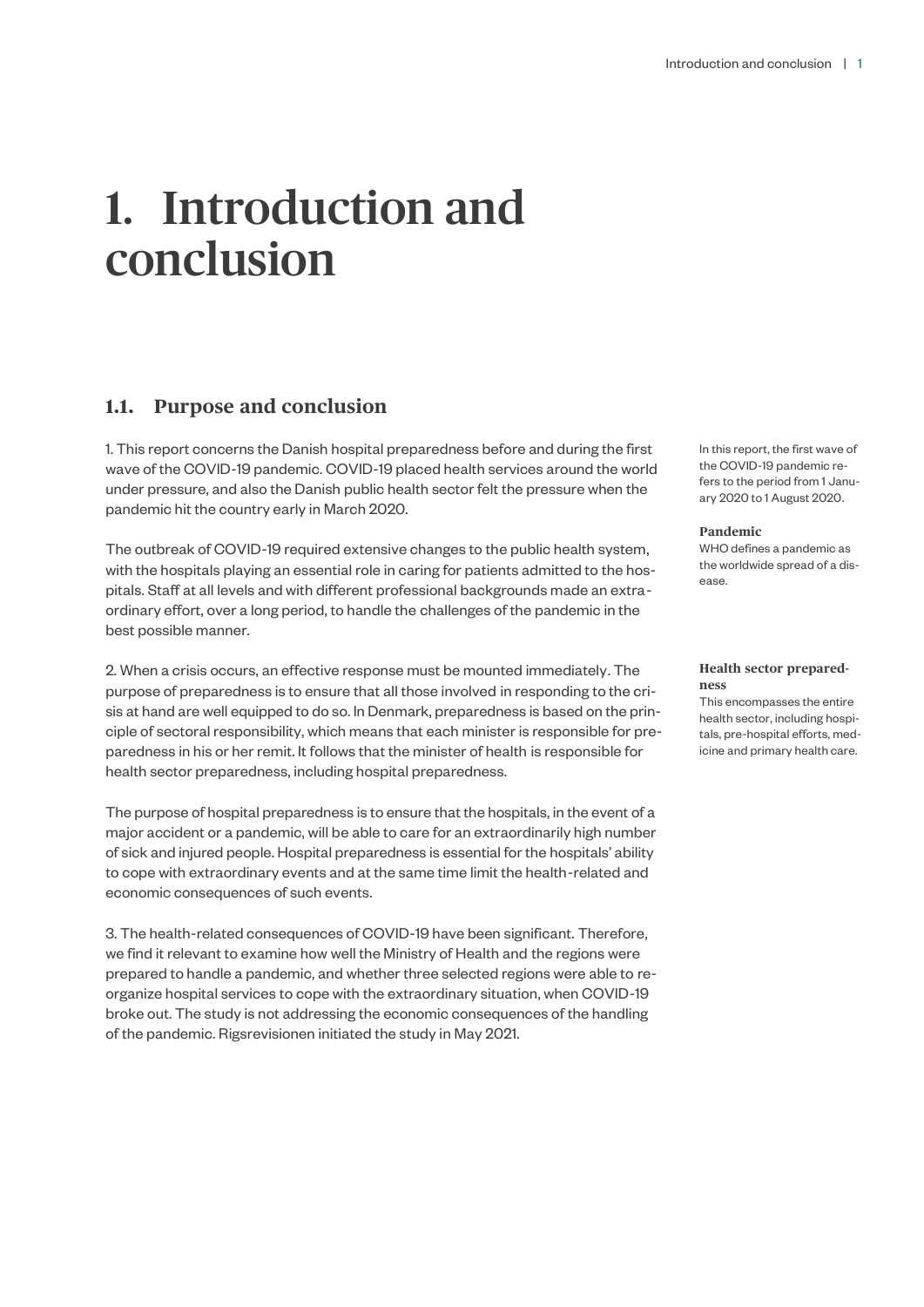4. The purpose of the study is to assess whether the Ministry of Health and the regions ensured that the hospitals were prepared to cope with a pandemic and handle the 1st wave of COVID-19. The report answers the following questions:

- Has the Ministry of Health supported the regions' planning of their response to a pandemic, and did the regions' preparedness plans ensure an adequate response to a pandemic?
- Have the Capital Region of Denmark, Region Zealand and the Region of Southern Denmark ensured that the services of the hospitals during the 1st wave were reorganized to handle COVID-19 in compliance with the guidelines issued by the Ministry of Health and other announcements?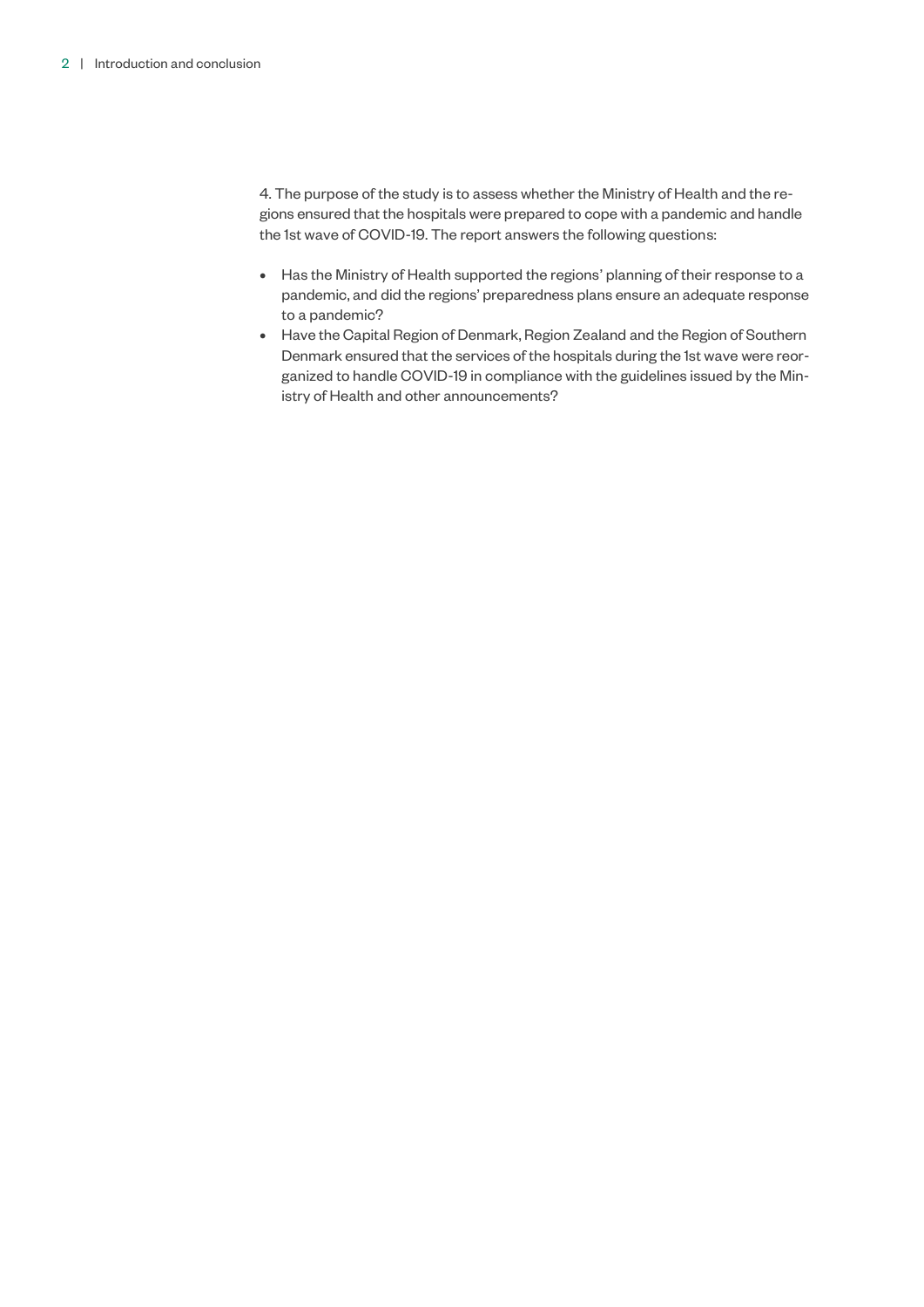### **Main conclusion**

**The Ministry of Health and the regions have not ensured that hospital preparedness could cope with a pandemic like COVID-19. However, in the spring 2020, during the first wave of COVID-19, the three selected regions in this study worked out plans to increase capacity at the hospitals, and in practice there were beds for all admitted COVID-19 patients. The gaps in the preparedness made it difficult for the three regions to handle the situation, particularly concerning expanding capacity in intensive care units and securing access to protective equipment.** 

### The Ministry of Health has not fully supported the regions' planning of their response to a pandemic, and the regions' preparedness plans did not ensure an adequate response to a pandemic.

None of the five regions had plans that were in full compliance with the guidelines issued by the Danish Health Authority on health sector preparedness planning. Only the North Denmark Region had considered the risk of a pandemic in its preparedness plan. None of the other four regions had planned for managing a pandemic, including securing the necessary number of beds in intensive care units and staff with the appropriate qualifications. This was the case even though reports on Denmark's risk profile (published by the Danish Emergency Management Agency) since 2013 have highlighted the risk of a pandemic as one of the most likely and most serious incidents that could take place.

The guidelines and counselling provided by the Danish Health Authority have not fully supported the regions' preparedness planning. First, the guidelines had not been updated to reflect current national risk pictures and therefore did not address how highly virulent diseases like, for instance, SARS-Cov-2 variants, should be handled. Second, the counselling concerning the preparedness plans provided by the Danish Health Authority should have made it clear to the regions if their planning did not meet the requirements or essential recommendations of the authority's guidelines.

### During the 1st wave of infection, the Capital Region of Denmark, Region Zealand and the Region of Southern Denmark ensured that the majority of hospital services were reorganized to handle COVID-19 in compliance with the guidelines issued by the Ministry of Health and other announcements.

The study shows that when the pandemic broke out, the three regions worked out plans to increase hospital capacity for specialized treatment and intensive care beds to cope with COVID-19 patients in compliance with the prognoses of the Danish Health Authority. The plans indicated how the capacity for specialized treatment and intensive care could be scaled up or down at a few days' notice, depending on the actual development in the number of hospital admissions. The three regions managed to increase the capacity of the hospitals to a level where they would be able to cope with the actual number of COVID-19 patients admitted to hospital during the 1st wave. The number of patients admitted was lower than indicated in the Danish Health Authority's worstcase scenario at the beginning of the pandemic. Particularly in the early stages of the pandemic, the inadequate planning caused concern about the possibilities of expanding the capacity for intensive care.